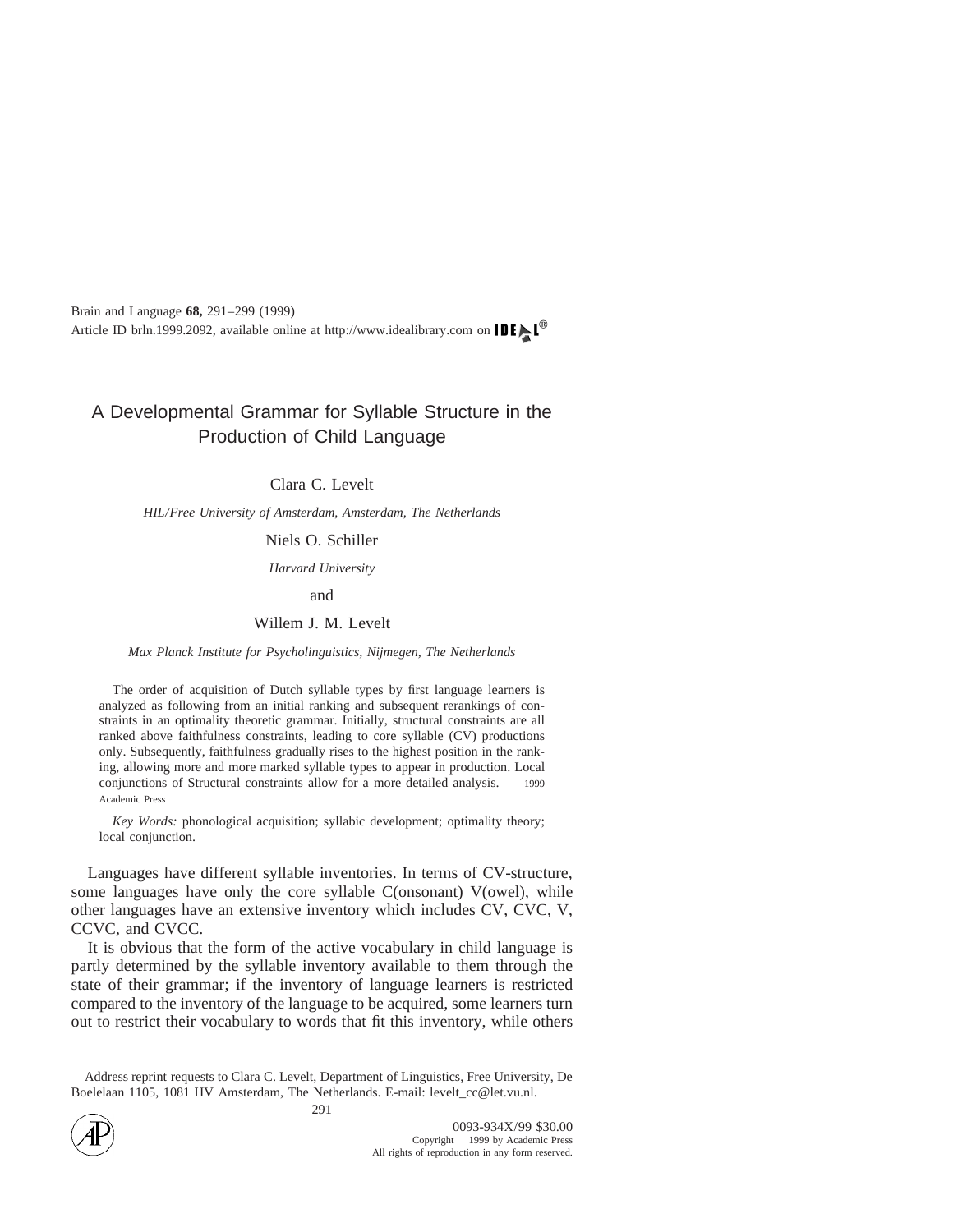instead adjust their productions to the available syllable types. The question that we address here is how children acquire the different syllable types in their production and what system underlies the course of development. Except for Fikkert (1994), who treats the development of onsets and rhymes separately, no previous literature addresses this issue. A developmental Optimality Theoretic grammar (Prince & Smolensky, 1993; McCarthy & Prince, 1993) is presented to account for the developmental facts.

#### SYLLABLE STRUCTURE IN DUTCH

Dutch has an extensive syllable inventory. Except for the core syllable, CV, the Dutch syllable can contain a coda or lack an onset. Both onsets and codas can be branching. The inventory can be captured as  $(C)$   $(C)$  $V(C)$ ,  $(C)$ , whereby the maximum syllable shape is CCVCC. Clusters of three or more consonants exist, but part of these consonants are in extra-syllabic appendix positions to the word.

#### MATERIALS AND METHODS

The developmental data come from 12 children acquiring Dutch as their first language (Fikkert, 1994; Levelt, 1994). At the outset of the data-collecting period the children ranged in age from 1;0–1;11 years. Spontaneous speech data were collected every other week for a period of 6 to 13 months. The corpus contains approximately 20,000 utterances and can be found in CHILDES as the CLPF corpus.

All the spontaneously produced utterances of this corpus formed the input to a syllabification algorithm developed by Schiller (Schiller, Meyer, Baayen & Levelt, 1996). Syllabification applied based on the Sonority Sequencing Generalization and Onset Maximization (cf. Selkirk, 1982). The program is supplied with a list of possible syllable onsets in Dutch in order to check the syllabifications. The token frequencies of the resulting syllable types were calculated, and then the syllable structures—in terms of sequences of C(onsonant) and V(owel)—were determined.<sup>1</sup> For this study we focused on the development of primary stressed syllables.

A developmental order of acquisition of syllable types was then deduced by aligning the CV-structures on a Guttman scale at four different points in time: initial recording, first three recordings, first six recordings, and all recordings. Guttman scaling is a procedure for obtaining an order and for seeing to what extent an order is followed (cf. Stouffer et al., 1950). Figure 1 shows the Guttman scale for all the primary stressed syllables found in the initial recordings of all children. The rows and columns are arranged in such a way that a line can be drawn from top left to bottom right, which captures as many of the Xs as possible. The fewer Xs appear to the right of the line, and the fewer empty boxes to the left of the line, the better the fit is.

Figure 2 shows the order of development that could be deduced from the Guttman scaling procedure. There is a general developmental order for the syllable structures CV (1), CVC  $(2)$ , V  $(3)$ , and VC  $(4)$ . Then the learners divide into two groups, one group acquiring onset clusters before coda clusters, the other acquiring coda clusters before onset clusters. The final general acquisition is CCVCC.

<sup>1</sup> We thus abstracted away from the quality of segments in the C or V positions (see Fikkert 1994 on how the quality of segments can affect the order of acquisition of onsets and rhymes).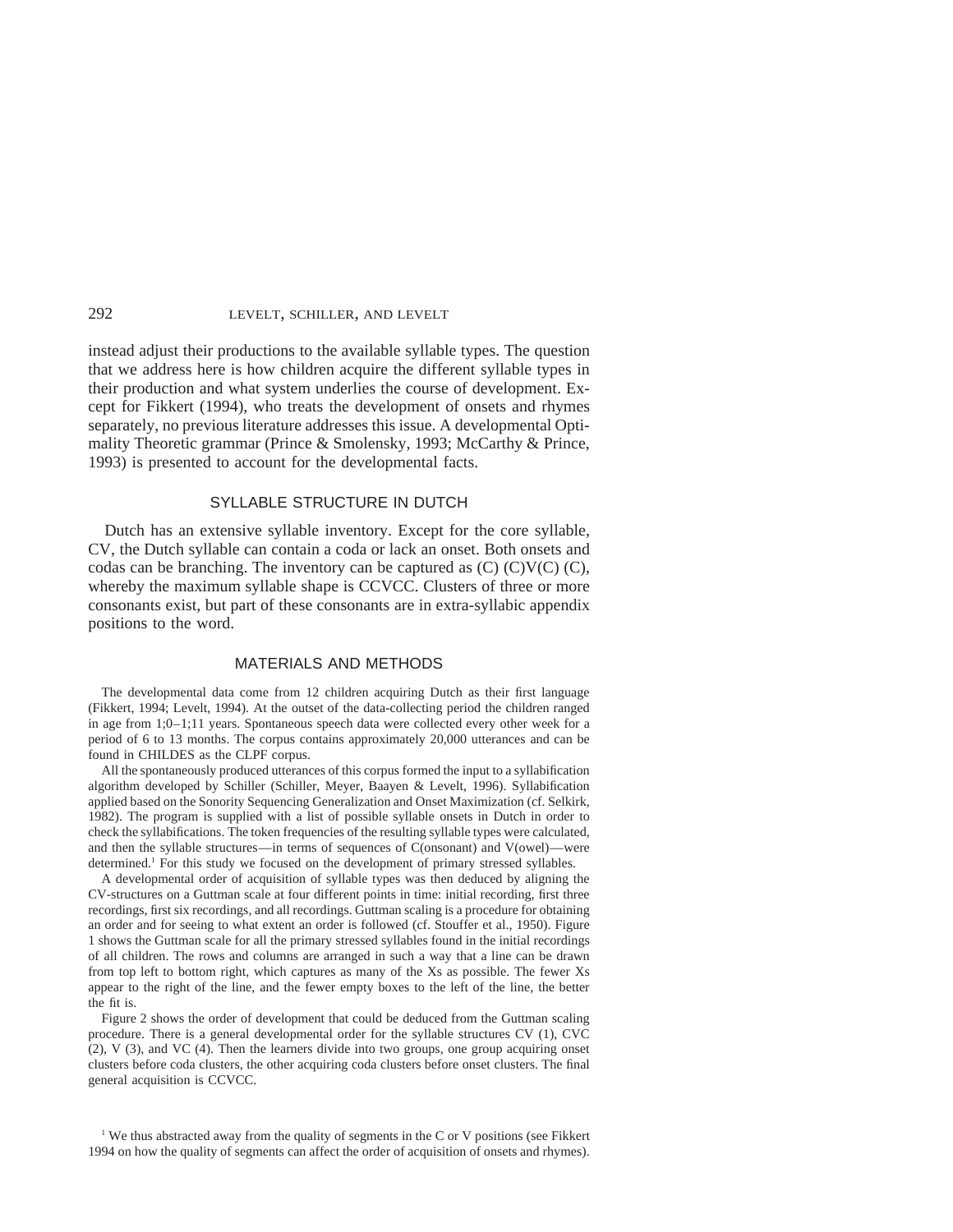#### Group A

|          | $\overline{\mathbf{c}\mathbf{v}}$ | cvc                       | $\mathbf{v}$              | vc           | cvcc        | vcc         | ccv         | ccvc        |
|----------|-----------------------------------|---------------------------|---------------------------|--------------|-------------|-------------|-------------|-------------|
| Noortje  | $\mathbf x$                       |                           |                           |              |             |             |             |             |
| Elke     | $\chi$                            | $\mathbf X$               | $\boldsymbol{\mathsf{X}}$ | $\mathbf{x}$ |             |             |             |             |
| Robin    | $\chi$                            | $\mathbf{x}$              | $\pmb{\chi}$              | $\mathbf x$  |             |             |             |             |
| Leonie   | $\mathbf x$                       | $\mathbf X$               | $\mathbf x$               | $\mathbf{x}$ |             |             |             |             |
| Eva      | $\pmb{\chi}$                      | 4                         | $\mathbf x$               | $\mathbf{X}$ |             |             |             |             |
| David    | $\mathbf{x}$                      | $\mathbf{X}$              | $\mathbf{X}$              | $\mathbf x$  | $\mathbf X$ |             |             |             |
| Catootje | $\mathbf X$                       | $\boldsymbol{\mathsf{X}}$ | X                         | $\mathbf{x}$ | $\mathbf X$ |             |             |             |
| Enzo     | $\mathbf{X}$                      | X                         | $\mathbf x$               | $\mathbf X$  | $\mathbf x$ |             | $\mathbf x$ | $\mathbf x$ |
| Leon     | $\boldsymbol{\chi}$               | $\mathbf x$               | $\mathbf X$               | $\mathbf x$  | $\mathbf X$ | $\mathbf x$ | $\mathbf X$ | $\mathbf X$ |

# Group B

|       | CV<br>San Bal                          | cvc<br><b>HALL</b><br><b>ANGELIA</b>                                | $\mathbf{v}$                      | $\frac{VC}{1}$  | ccv | ccvc | cvcc | <b>VCC</b> |
|-------|----------------------------------------|---------------------------------------------------------------------|-----------------------------------|-----------------|-----|------|------|------------|
| Jarmo | $\mathbf{x}$ and $\mathbf{x}$<br>AMANI | $\mathbf{x}$ and $\mathbf{x}$<br><b>SOLUT</b>                       | <b>TANKS</b>                      | <b>Provinci</b> |     |      |      |            |
| Tom   | $\overline{X}$                         | $\mathbf{x}$                                                        | $X$ and $Y$<br>a kasa<br>eige van |                 |     |      |      |            |
| Elke  | $\mathbf{x}$<br>un primei              | $\left  \begin{array}{ccc} x & \cdots & \cdots \end{array} \right $ | $\mathbf{x}$                      | $\mathbf{x}$    |     |      |      |            |

**FIG. 1.** Guttman scale of syllable types in initial recording sessions.



**FIG. 2.** Developmental order for syllable type.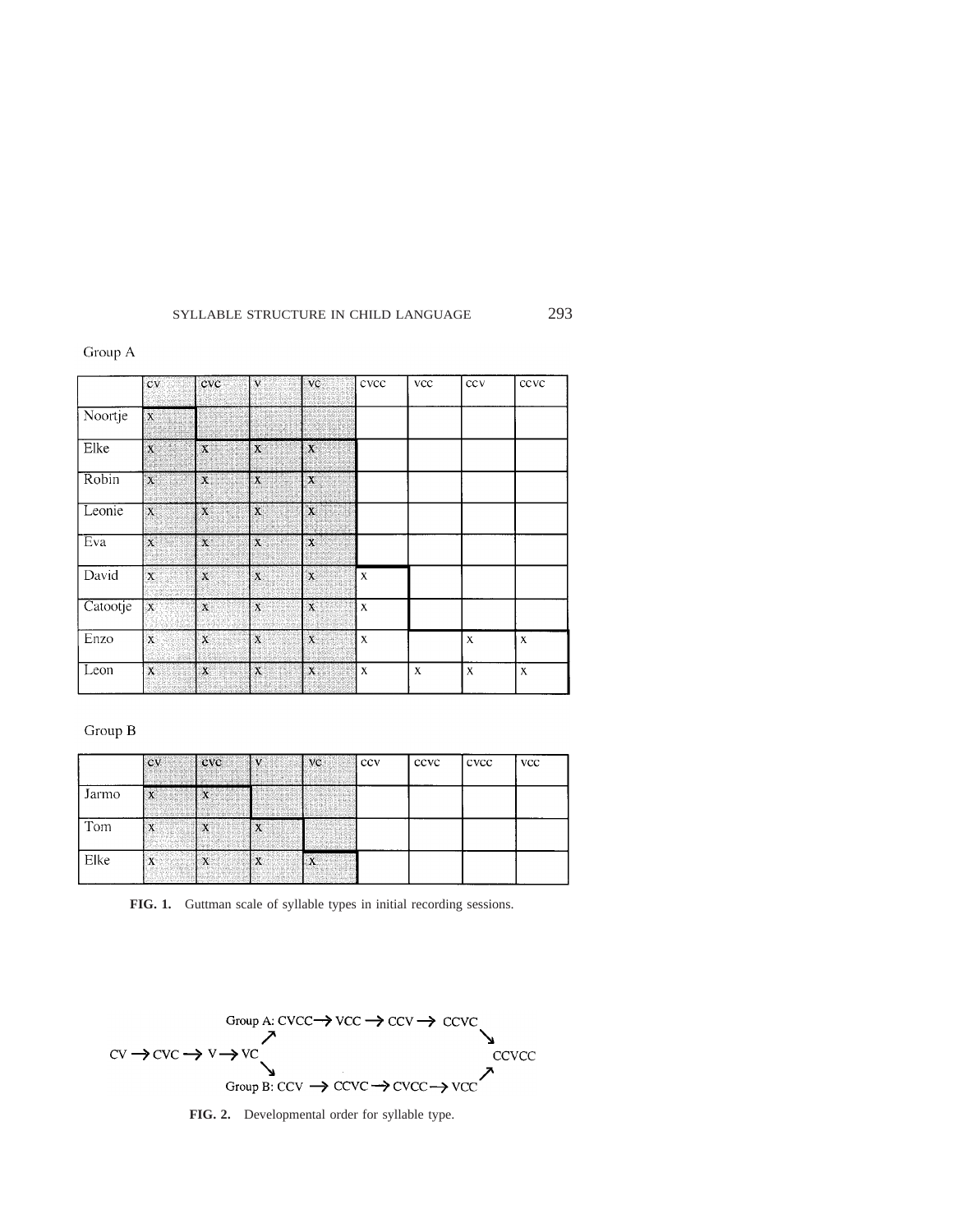# OPTIMALITY THEORY

An OT grammar consists of a set of universal, violable constraints on output representations, ranked in a language-specific way. There are two sets of constraints: Faithfulness constraints, which require input and output to correspond to each other, and Structural constraints, which require output representations to be unmarked. These constraints are often in conflict with each other: in order to be faithful to an input representation a candidate will often be structurally marked. The other way around, a candidate can be unfaithful to its input in order to be structurally unmarked in some way. Constraints will thus often be violated. Depending on the language, violations of some constraints are regarded to be worse than violations of some other constraints, and this is expressed by the ranking of constraints in a languagespecific constraint hierarchy. For every input a set of possible linguistic analyses—output candidates—is generated. These candidates are evaluated against the constraint hierarchy. The output candidate that is best evaluated is the one which least violates the hierarchy of constraints, and this winning candidate will form the actual output.

Child language is often unmarked compared to the language being acquired. In OT this can be expressed by assuming that constraints come with an initial ranking where Structural constraints outrank Faithfulness constraints (Demuth, 1995; Gnanadesikan, 1995; Levelt, 1995; Tesar & Smolensky, 1996). At this stage outputs will always be structurally unmarked, often at the cost of being faithful to their inputs, which are assumed here to be close to the adult output representations. Language learners, then, need to determine where the Faithfulness constraints are placed in the constraint hierarchy of their language. In other words, they need to discover in which ways the language they are acquiring can be structurally marked. This can be done by comparing the language surrounding them to their own language output. By promoting Faithfulness constraints to positions above Structural constraints in the hierarchy, or by demoting Structural constraints to positions below Faithfulness constraints, the outputs of learners can become more faithful to the input and more marked. Apart from determining the relative ranking of Faithfulness constraints and Structural constraints, learners also need to determine the ranking of Structural constraints among each other. However, here we focus on the relative ranking of Faithfulness with respect to Structural constraints. Reranking of constraints will stop when learners no longer detect differences between their own output and the language surrounding them (Tesar & Smolensky, 1996).

### OT AND SYLLABIC DEVELOPMENT

There is a small set of well-motivated constraints on syllable structure in OT: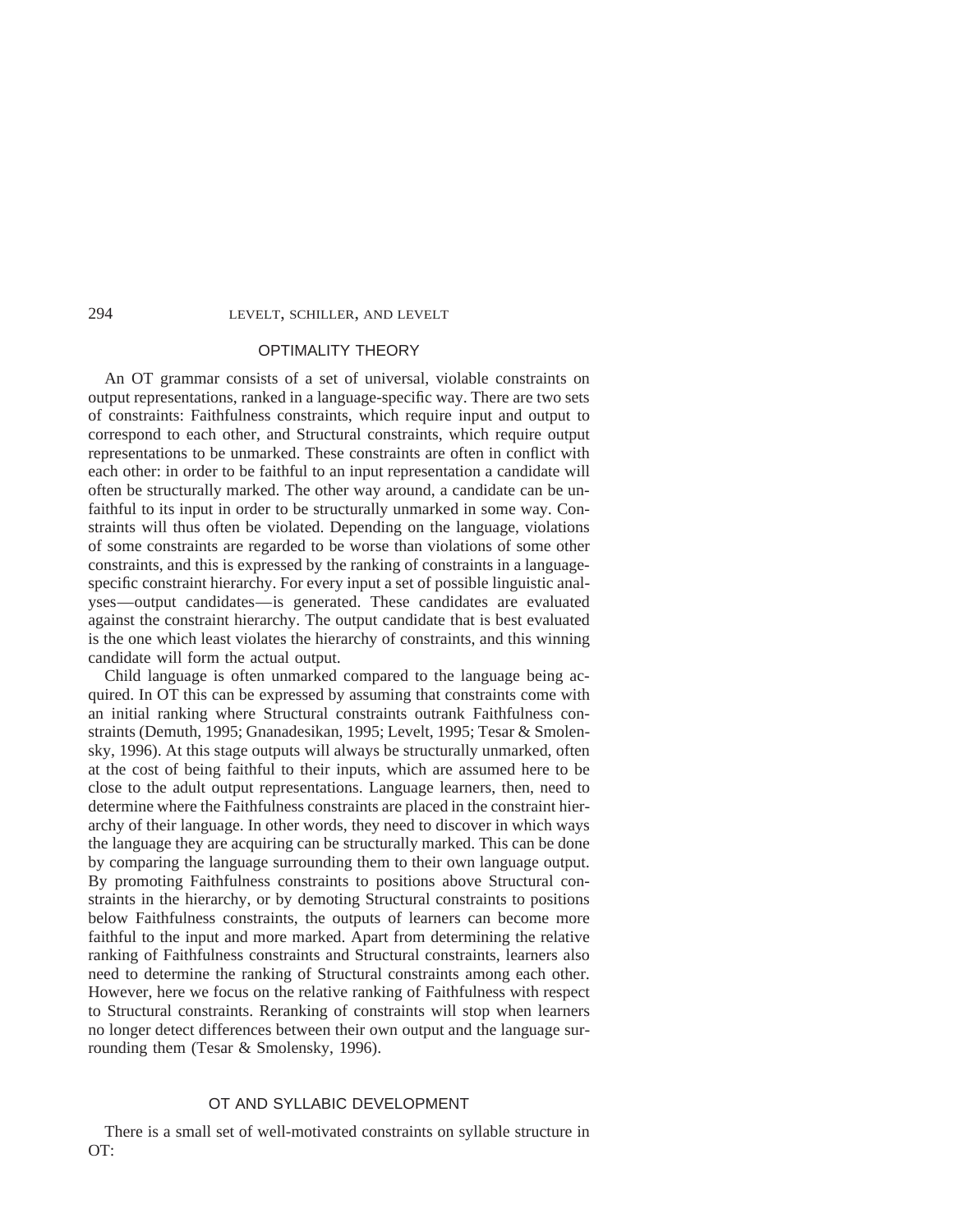

| ONSET:          | Syllables should have an onset.                                             |
|-----------------|-----------------------------------------------------------------------------|
| No-Coda:        | Syllables should not have a coda.                                           |
|                 | *COMPLEX(ONSET): Syllables should not have complex (branching) on-<br>sets. |
| *COMPLEX(CODA): | Syllables should not have complex (branching)<br>codas.                     |

These Structural constraints interact with Faithfulness constraints, which we will simply refer to as a single constraint:

FAITH: Input and output should correspond to each other.

In the initial state, then, it is assumed that all the constraints on syllable structure outrank Faith. In the grammar of Dutch, however, with its highly marked syllable structure, Faith outranks all the constraints on syllable structure $^2$ 

From the Guttman scaling procedure we deduced a developmental order in the acquisition of syllable types. This means that the initial grammar develops into the final, language-specific grammar for Dutch via several intermediate grammatical stages. These intermediate grammars allow for gradually more marked output structures. Figure 3 shows how over time Faith gradu-

<sup>2</sup> We assume that Structural constraints are initially not ranked among each other. In the final grammar they might be ranked according to the order in which Faith has outranked them. However, since the focus of our study is the relative ranking between Faith and Structural constraints, we will actually not say anything about the ranking of Structural constraints among each other.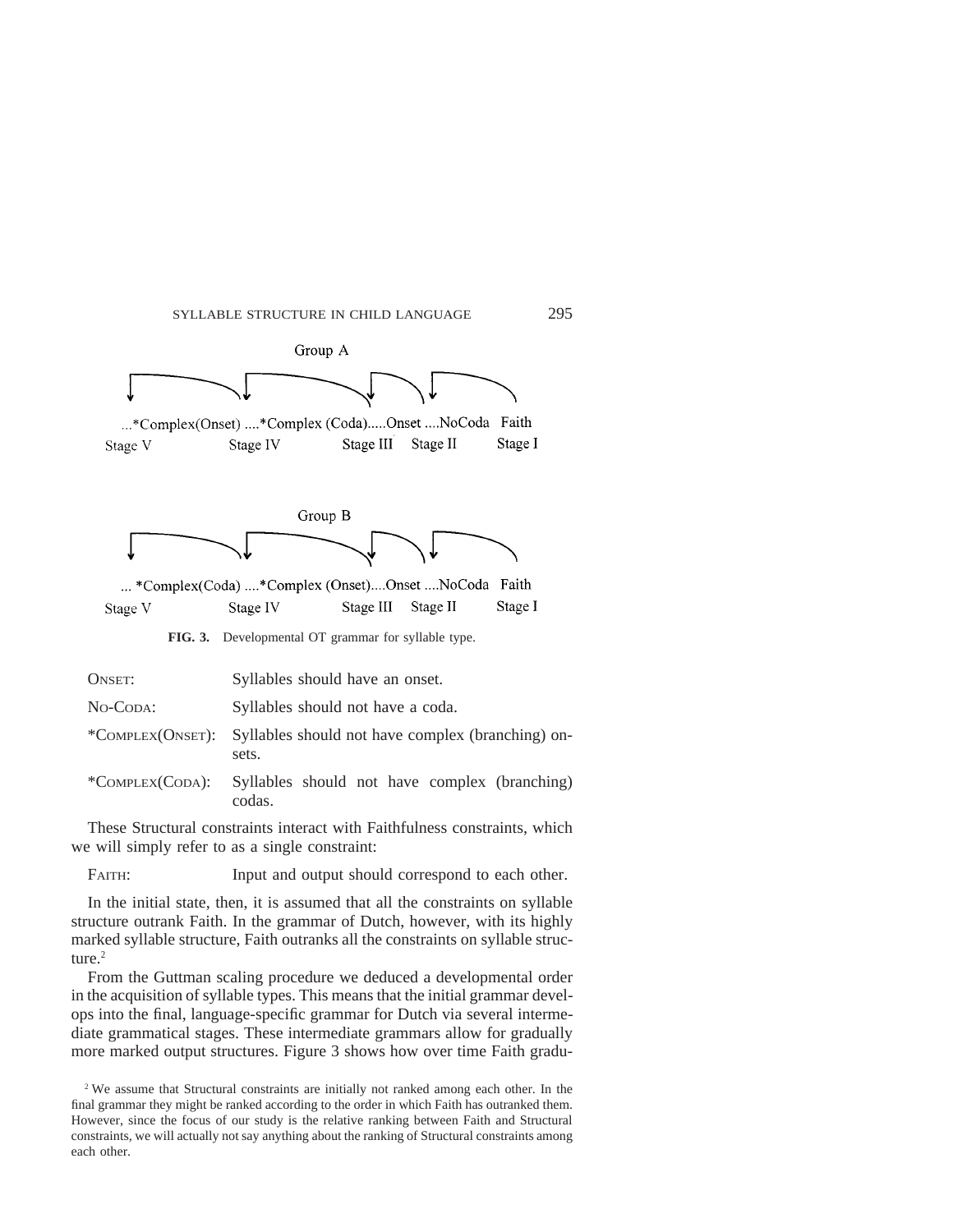ally rises in the hierarchy, from the lowest to the highest position, outranking the structural constraints one by one. It can be seen that there are two developmental routes, both leading to the final state where Faith outranks all Structural constraints.

Below are some actual examples from different stages, with more marked structures appearing in every subsequent stage.

#### *OT Stage I: CV*

In the initial state of the grammar, all structural constraints outrank faithfulness. Such a grammar leads to outputs that are CV, whatever their input might look like, since only CV satisfies Onset, No-Coda, \*Complex-Onset, and \*Complex-Coda. The theory excludes the possibility of a grammar that allows only V syllables, or only CVC syllables in the output. This corresponds to our findings: initially only CV is available.

|                                | Subject                                                                                                                                                           |
|--------------------------------|-------------------------------------------------------------------------------------------------------------------------------------------------------------------|
| $/\text{pus}/\rightarrow$ [pu] | Jarmo $(1,5.2)$                                                                                                                                                   |
|                                |                                                                                                                                                                   |
|                                |                                                                                                                                                                   |
|                                |                                                                                                                                                                   |
|                                | <i>Input Output Gloss</i><br>cat<br>$/klar \rightarrow [ka]$ ready<br>$\prime$ oto $\prime \rightarrow$ [toto] car<br>$\langle$ api $/ \rightarrow$ [tapi] monkey |

*OT Stage II: CV, CVC*

In the second stage both CV and CVC are available. A minimal reranking of the constraints has taken place: Faith has been promoted over the structural constraint No-Coda. With this grammar it is more important to be faithful to an input coda than to be structurally unmarked in this respect.

| <i>Input Output Gloss Subject</i> |  |                                              |
|-----------------------------------|--|----------------------------------------------|
|                                   |  | /pus/ $\rightarrow$ [pus] cat Jarmo (1;7.29) |
| $/sxap \rightarrow [hap]$ sheep   |  |                                              |

### *OT Stage III: CV, CVC, V(C)*

Faith is now ranked above the structural constraint Onset too. From now on onsets are optional, and onsetless inputs will be rendered faithfully in the ouput.

| Input                                 | Output Gloss | Subject                 |
|---------------------------------------|--------------|-------------------------|
| $\langle 0  \to [\text{oto}]$ car     |              | Jarmo $(1;6.13)$        |
| $\langle ap \rangle \rightarrow [ap]$ |              | monkey Jarmo $(1,7.15)$ |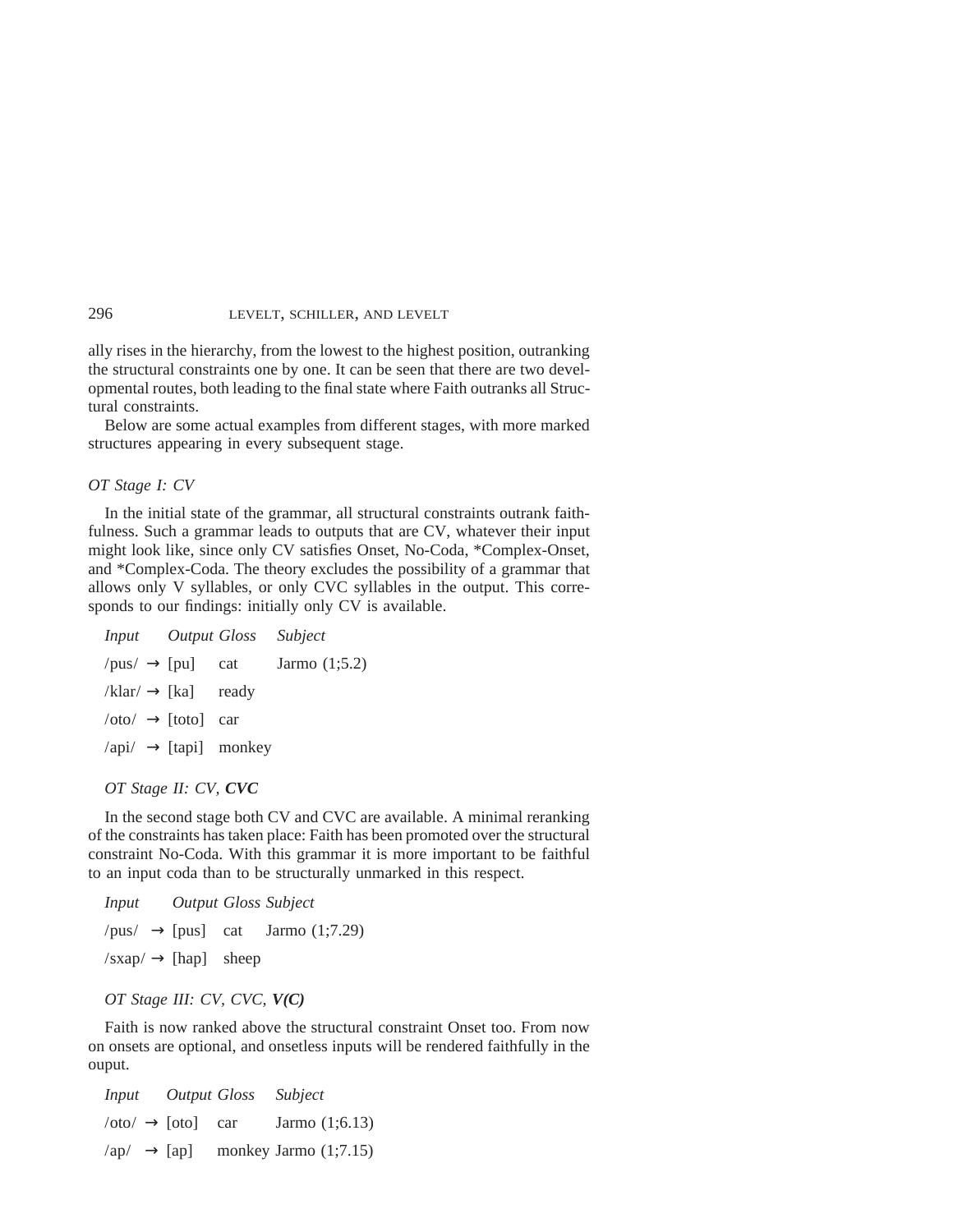# *OT Stage IV. Group A: CV, CVC, V(C), (C)VCC. Group B: CV, CVC, V(C), CCV(C)*

At this point two different rerankings show up. For Group A, Faith now outranks \*Complex-Coda, but it is still outranked by \*Complex-Onset, while for Group B it is the other way around. Learners from Group A can faithfully produce complex codas, but not complex onsets, while the learners in Group B can faithfully produce complex onsets, but no complex codas.

Group A: Complex coda is retained, complex onset is reduced

*Input Output Gloss Subject*

 $\text{/plant/} \rightarrow \text{[bant]}$  plant from Group A: Cato (1;10.11)

Group B: Complex onset is retained, complex coda is reduced

*Input Output Gloss Subject*

 $/$ erst $/ \rightarrow$  [it] first from Group B: Tirza (1;8.5)

/trein/  $\rightarrow$  [treinə] train from Group B: Tirza (1;8.5)

#### GUTTMAN DATA VERSUS OT STAGES

Figure 4 shows that the OT analysis indeed captures the general developmental course deduced from the Guttman scale. However, not every stage deduced from the Guttman scale receives a separate OT analysis: in the OT analysis some stages are collapsed. As can be seen in Fig. 4, the OT grammar predicts a single stage III, which combines the stages V and VC from the Guttman scaling, a single stage IV, which combines either the Guttman stages CVCC and VCC (Group A) or the stages CCV and CCVC (Group B) and a single stage V, which combines either the deduced stages for CCV, CCVC and CCVCC (Group A) or CVCC, VCC and CCVCC (Group B). This same problem would arise for, for example, a parametric analysis of the facts. An OT analysis of every single stage is possible, however, when



**FIG. 4.** Comparison between OT stages and developmental stages.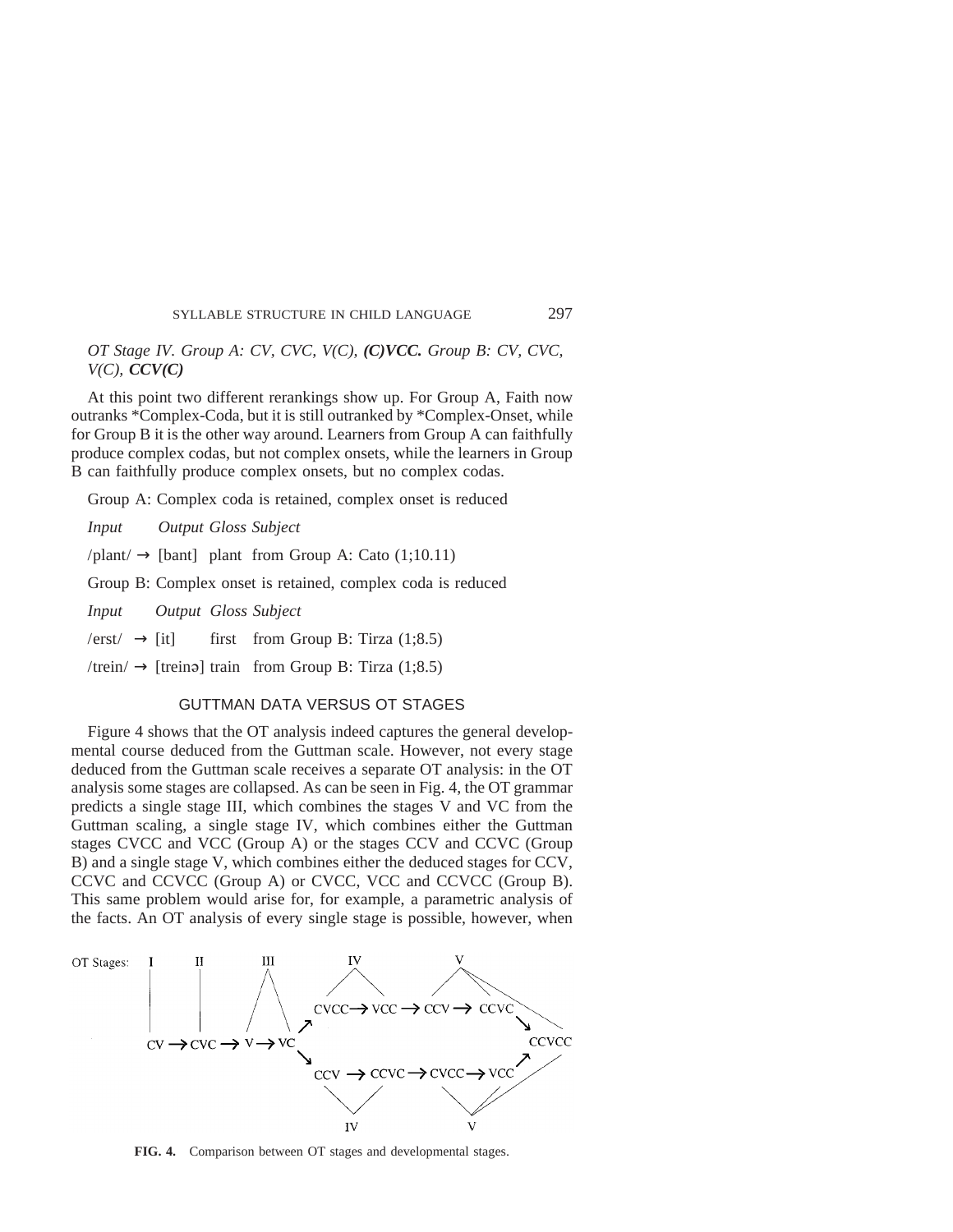some machinery is added to the grammar. It has been proposed that OT allow for so-called ''Local Conjunctions'' of constraints (Smolensky, 1993; Kirchner, 1996; Ito & Mester, 1998). Two (or more) constraints can form a conjoined constraint which is ranked above the individual constraints it consists of in the hierarchy. A conjoined constraint is violated only if all the constraints in the conjunction are violated. With this mechanism an account for every stage is possible. For example, a conjoined constraint ONSET  $\&$ NO-CODA would be invoked to account for the stage in which only the types CV, CVC and V occur, to the exclusion of VC. FAITH would, at this stage, outrank both the individual constraints ONSET and NO-CODA, but would still be outranked by ONSET & NO-CODA. Both the structures V and CVC satisfy this high-ranked constraint: although they either violate ONSET (V) or NO-CODA (CVC), they do not violate both ONSET and NO-CODA at the same time. The structure VC, however does combine the two vices of having a coda and lacking an onset, and thus violates the conjoined constraint ON-SET & NO-CODA. Since this Constraint is, at this stage, ranked above FAITH, this violation is fatal.

With the help of Local Conjunction, it is thus possible to present a more detailed analysis of the facts. However, it is a powerful device, and conditions on exactly what can be combined need to be formulated. What needs to be investigated next is whether the more specific stages deduced from the Guttman scales, requiring Local Conjunctions, are grammatically real and have a counterpart in any of the world's languages, or in other child languages.

# SUMMARY AND CONCLUSIONS

A developing OT grammar is able to account for the order of development of syllable structure by children acquiring their first language. In this grammar Structural constraints concerning syllable well-formedness initially outrank Faithfulness constraints. This leads to rigorously unmarked structure, namely the syllable CV, as the only possible output of the grammar. By subsequent promotions of Faithfulness in the ranking, outranking the syllable structure constraints one by one, more and more marked structures can appear in the output. Five of the developmental stages and two developmental routes, deduced from a Guttman scaling procedure, could be accounted for grammatically this way. An account of all developmental stages was possible with the help of Local Conjunctions of Structural constraints.

# **REFERENCES**

Demuth, K. 1995. Markedness and the development of prosodic structure. In J. Beckman (Ed.), *Proceedings of the North East Linguistic Society,* Graduate Linguistic Student Association, University of Massachusetts, Amherst.